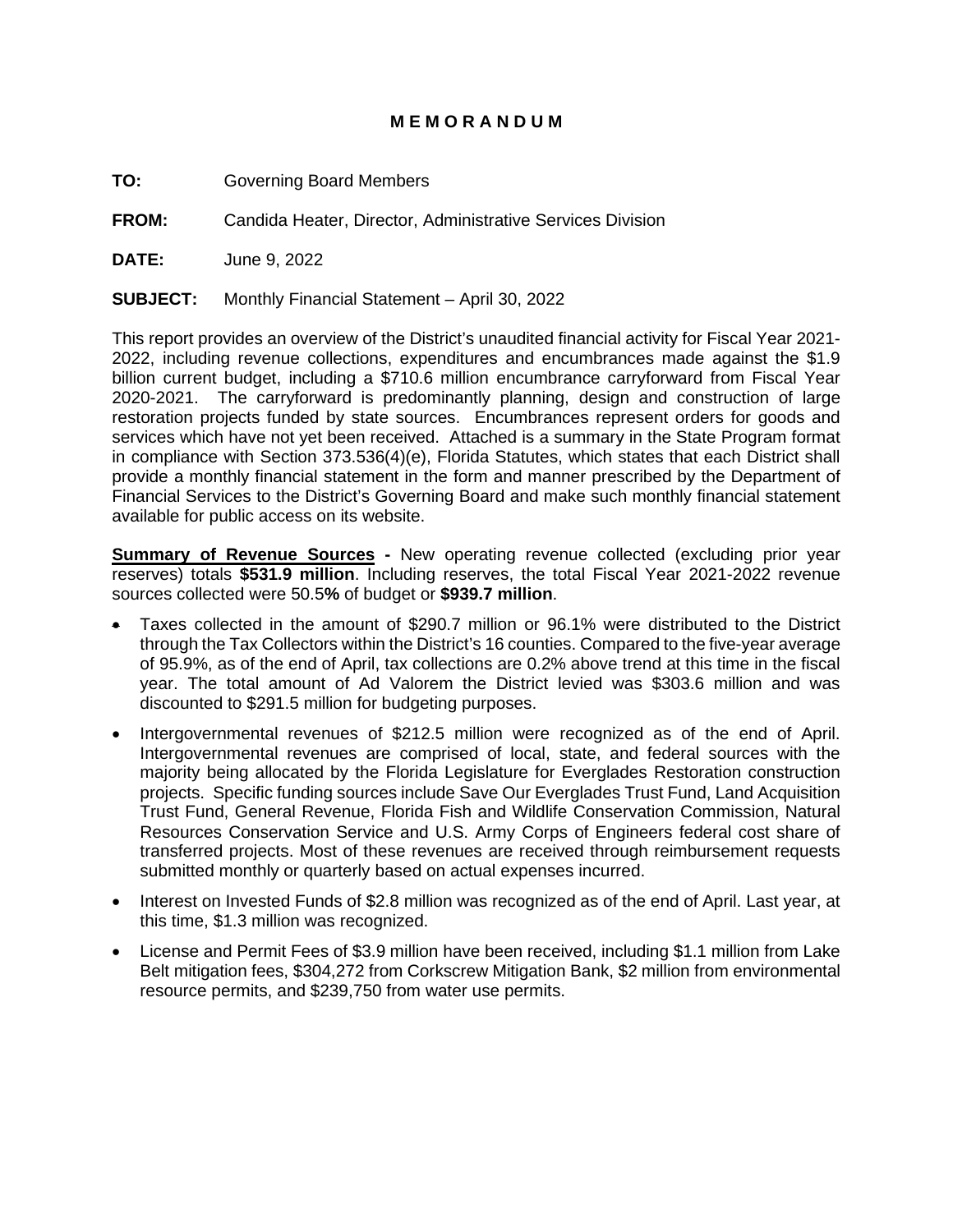- Other budgeted revenues of \$22 million received include leases, sale of District property and revenue supporting District self-insured programs:
	- o \$1.9 million in rock mining royalties have been collected and \$3.5 million in lease revenues, for a total of \$5.4 million. The timing of revenues received is based on the fee schedules within the agreements.
	- o \$401,386 has been collected from cash discounts refunded from prior year expenditures, civil penalties, enforcement fees, and sale of recycled oil and scrap metal.
	- o \$628,777 from the sale of District property has been received.
	- o \$15.6 million in revenues recognized through the end of April for the District's selfinsured programs. This includes District funding as well as premiums paid by employees, retirees, and COBRA participants.

**Summary of Expenditure and Encumbrance -** the District has spent **\$489.7 million** and has encumbered **\$765.1 million** of its budget. The District has obligated (encumbrances plus expenditures) **\$1.3 billion** of its budget.

- **Water Resources Planning and Monitoring Program** includes water supply and other water resources planning, development of minimum flows and levels and technical assistance (including local and regional plan and program review). District regional water supply plans for each planning area address the unique resources and needs of specific regions – Lower West Coast, Upper and Lower East Coast, Upper and Lower Kissimmee Basin. District work includes research, data collection, modeling, environmental monitoring, and assessment activities that support various regulatory-driven mandates/agreements and comply with federal and state-issued permits for all restoration projects. Of the \$73 million budgeted for this program, the District has obligated \$44.4 million: \$28.7 million expended and \$15.7 million encumbered.
- **Land Acquisition, Restoration and Public Works Program** includes the acquisition, planning, design, engineering, and construction of all restoration projects unique to the District including Kissimmee River Restoration Project, Northern Everglades, and Estuaries Protection Program (NEEPP), Everglades Forever Act (EFA), Critical Restoration, Comprehensive Everglades Restoration Plan (CERP) and Restoration Strategies (RS). This category also includes water resource development and water supply assistance projects, water control projects and cooperative projects. Of the \$1.3 billion budgeted for this program, the District has obligated \$945.9 million: \$299.8 million expended and \$646.1 million encumbered.
- **Operation and Maintenance of Lands and Works Program** includes all operation and maintenance of facilities, flood control and water supply structures, lands, and other works authorized by Chapter 373, Florida Statutes. The District operates and maintains a multipurpose water management system comprised of approximately 2,179 miles of canals and 2,131 miles of levees/berms, 89 pump stations, 918 water control structures and weirs, and 621 project culverts, throughout the Central and Southern Florida (C&SF) Project, Big Cypress Basin system, Storm Water Treatment Areas (STA's), CERP, NEEPP and RS completed projects. Of the \$452 million budgeted for this program, the District has obligated \$221.7 million: \$122.9 million expended and \$98.8 million encumbered.
- **Regulation Program** includes water use permitting, water well construction permitting, water well contractor licensing, environmental resource and surface water management permitting,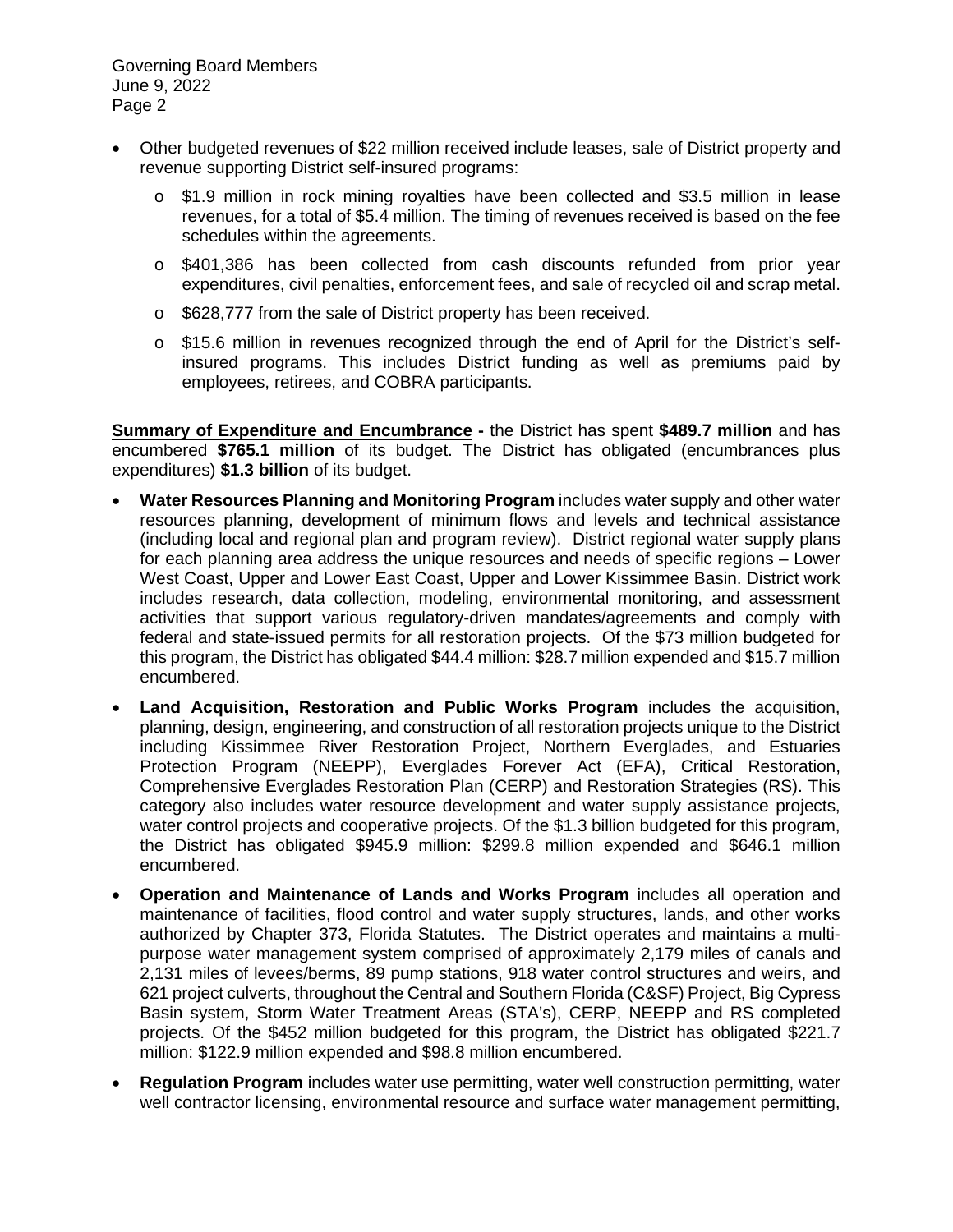permit administration and enforcement, and any delegated regulatory program. Additional regulatory enforcement activities include the Southern and Northern Everglades Nutrient Source Control Program, and the Everglades Long-Term Plan, which mandates the implementation of Best Management Practices (BMP) programs in the Everglades Construction Project (ECP) and non-ECP Basins for the Southern Everglades. Of the \$22.6 million budgeted for this program, the District has obligated \$11.7 million: \$11.4 million expended and \$0.3 million encumbered.

- **Outreach Program** includes all environmental education activities, such as water conservation campaigns and water resource education; public information activities; activities relating to local, regional, state, and federal governmental affairs; and all public relations activities, including public service announcements and advertising in any media. Of the \$1.3 million budgeted for this program, the District has obligated \$723,827: \$718,072 is expended and \$5,755 is encumbered.
- **District Management and Administration** includes all Governing and Basin Board support, executive support, management information systems, and general counsel, ombudsman, human resources, budget, finance, audit, risk management, and administrative services. Additionally, this program includes property appraiser, tax collector & self-insurance fees in support of district and basin activities. Of the \$44.6 million budgeted for this program, the District has obligated \$30.3 million: \$26.1 million expended and \$4.2 million encumbered.

We hope this report will aid in understanding the District's financial condition as well as expenditure performance against the approved budget. If you have any questions, please feel free to contact me at (561) 682-6486.

CJH/MD Attachment